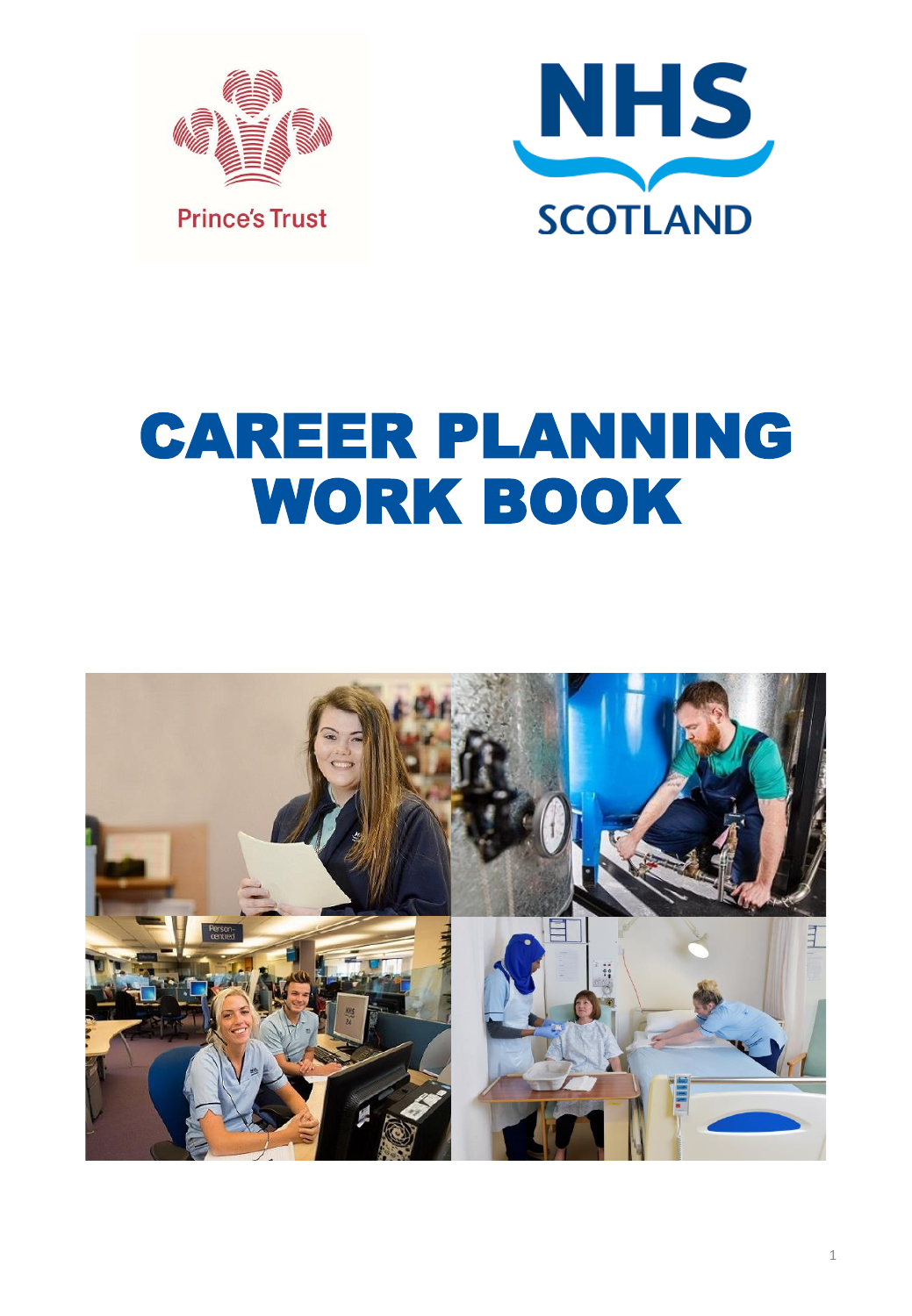

#### 1. Identifying Career Options

Write down some of your hobbies and interests:

Who does one of your hobbies as a job?

How did they become successful?

How many different job types are there in the NHS? Name 3 jobs in the NHS which are NOT doctors or nurses: 1. 2. 3.

What is important to you? Circle three words that apply to you the most t monesty<br>Teamwork Respect Caring Quality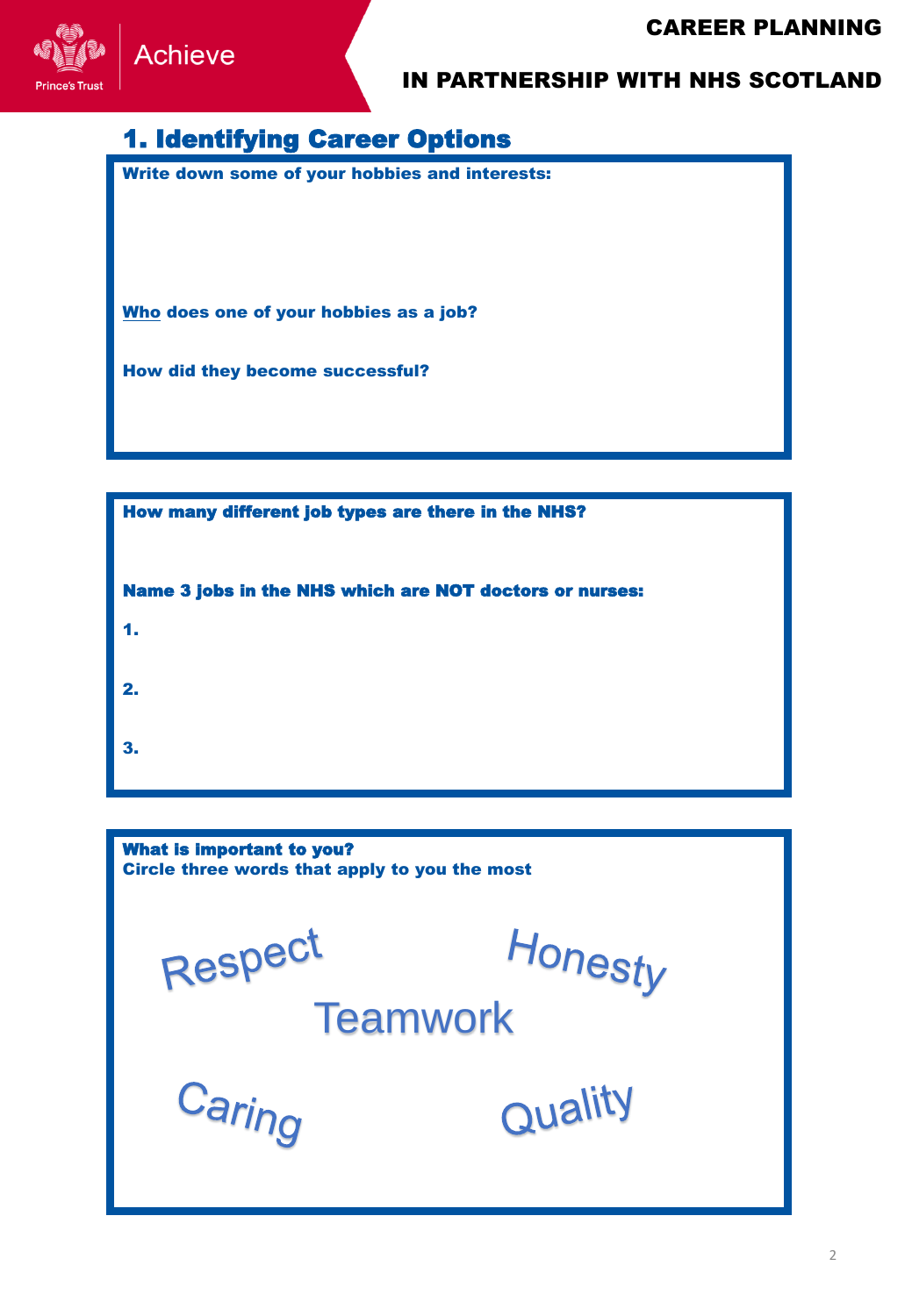

### 1. Identifying Career Options

1.1 Where can you get careers advice and guidance? List some websites and some people who could help you with this

#### 1.2 Give examples of jobs which are relevant to your interests

| <b>Job</b>                                                                        |
|-----------------------------------------------------------------------------------|
| Example: Software Developer uses digital<br>skills, which are also used in gaming |
| 1.                                                                                |
|                                                                                   |
| 2.                                                                                |
|                                                                                   |
| 3.                                                                                |
|                                                                                   |
|                                                                                   |

| What training might you need to start one of these careers? |  |  |  |
|-------------------------------------------------------------|--|--|--|
|                                                             |  |  |  |
|                                                             |  |  |  |
|                                                             |  |  |  |
|                                                             |  |  |  |
|                                                             |  |  |  |
|                                                             |  |  |  |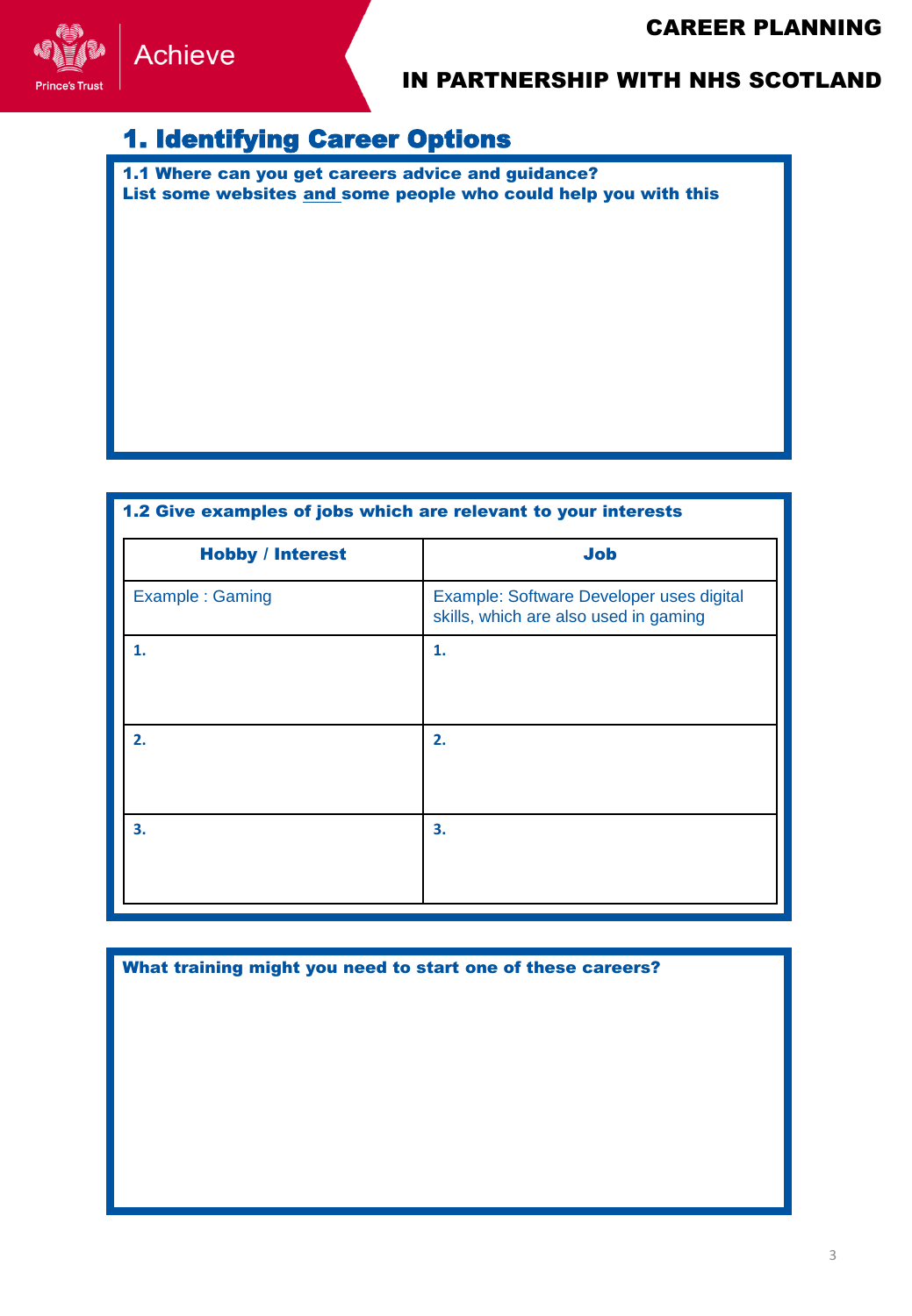

## 1. Identifying Career Options

Watch the NHS Linen video, or read the job description. What are the advantages and disadvantages of this job?

| <b>Advantages</b> | <b>Disadvantages</b> |
|-------------------|----------------------|
|                   |                      |
|                   |                      |
|                   |                      |
|                   |                      |
|                   |                      |
|                   |                      |

| 1.3 Describe the advantages and disadvantages of the career options<br>you have chosen: |                   |                      |
|-----------------------------------------------------------------------------------------|-------------------|----------------------|
| <b>Job</b>                                                                              | <b>Advantages</b> | <b>Disadvantages</b> |
| 1.                                                                                      | 1.                | 1.                   |
| 2.                                                                                      | 2.                | 2.                   |
| 3.                                                                                      | 3.                | 3.                   |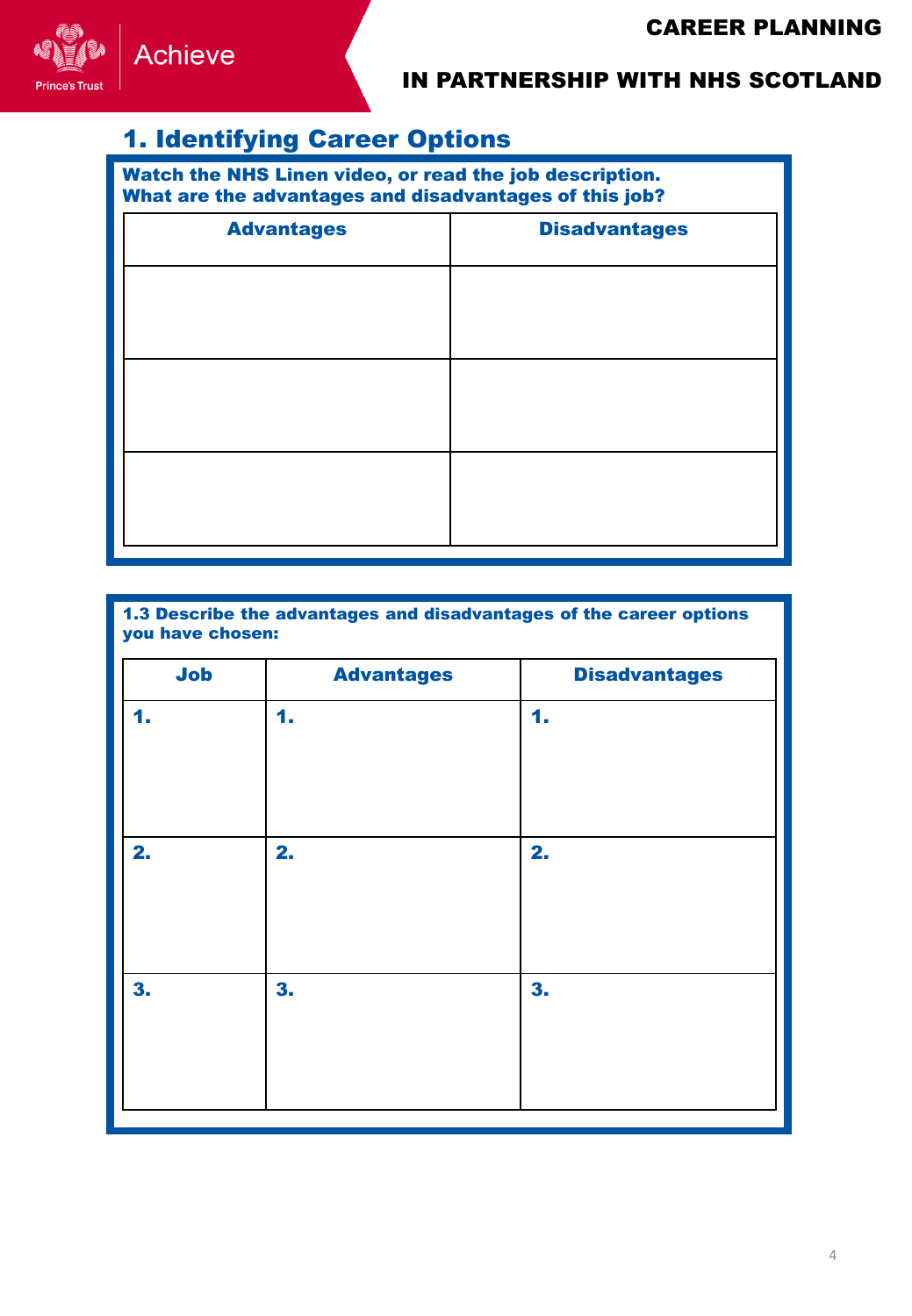

| 1.4 Identify job vacancies or training courses for your chosen career<br>options.<br>Write the opportunity below, and the source.<br>(You could also include print outs or screenshots of the job<br>opportunities as evidence) |               |  |
|---------------------------------------------------------------------------------------------------------------------------------------------------------------------------------------------------------------------------------|---------------|--|
| <b>Opportunity</b>                                                                                                                                                                                                              | <b>Source</b> |  |
| <b>Opportunity</b>                                                                                                                                                                                                              | <b>Source</b> |  |
| <b>Opportunity</b>                                                                                                                                                                                                              | <b>Source</b> |  |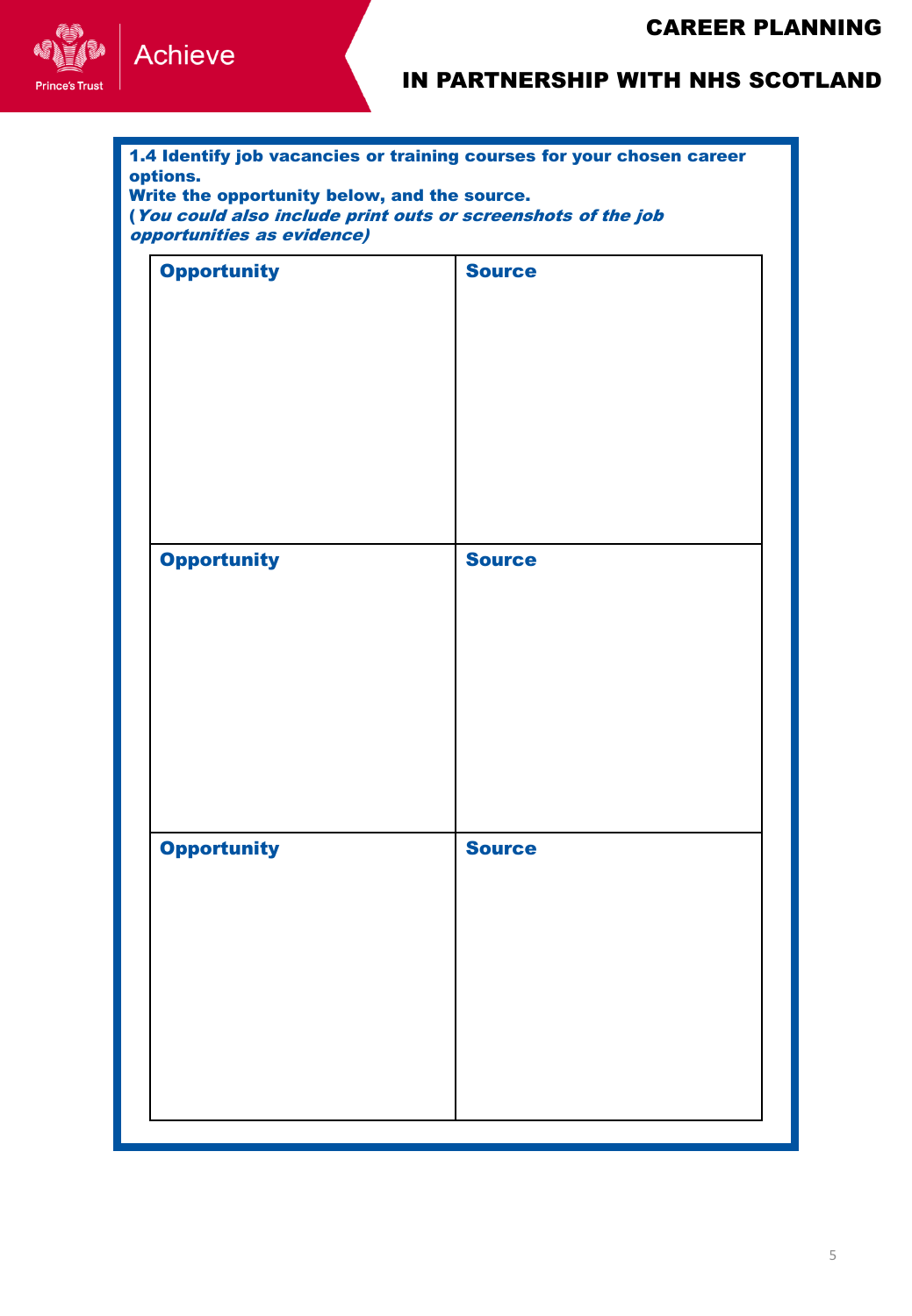

#### 2. Applying for Jobs – CV's and Application Forms

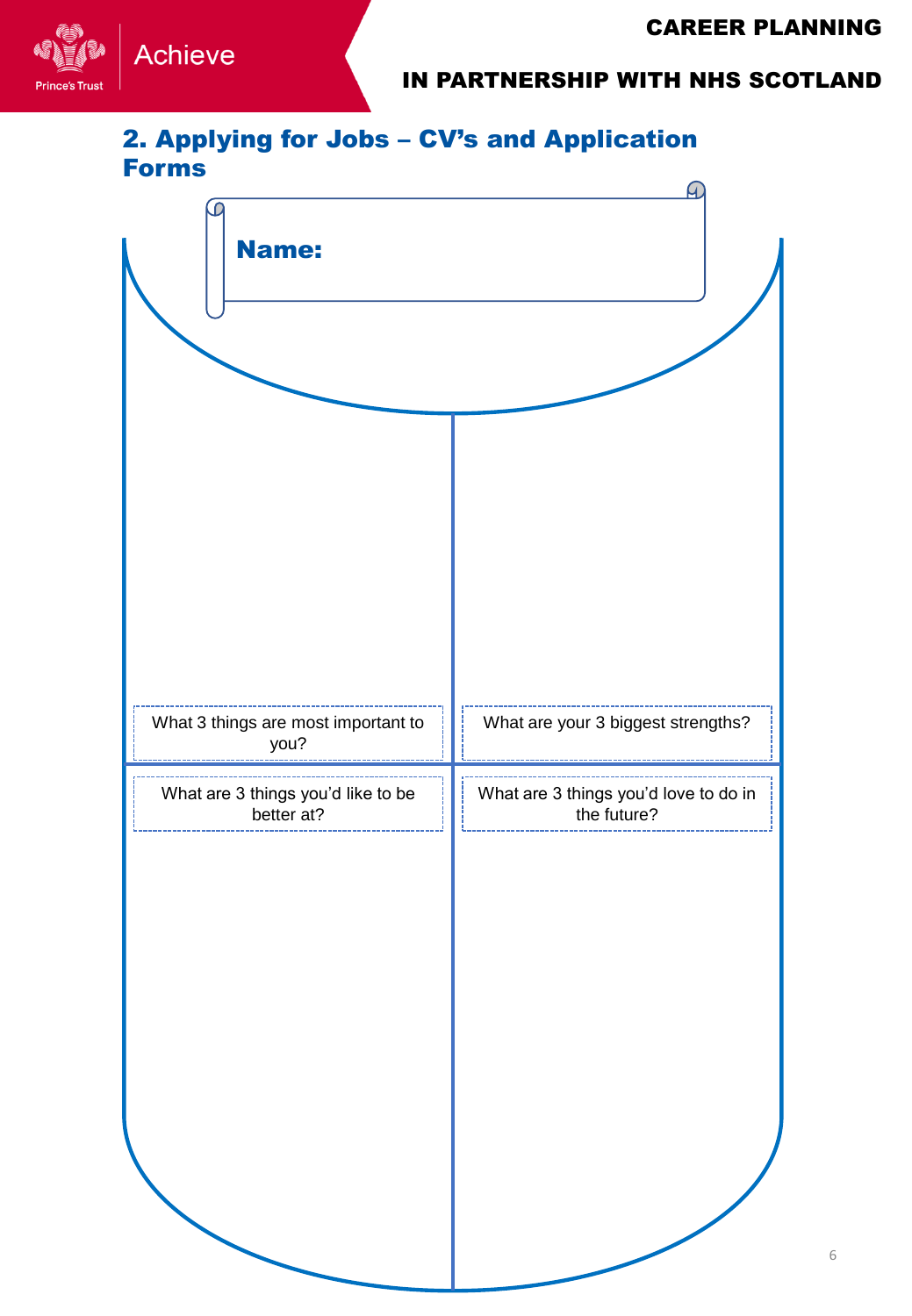

## 2. Applying for Jobs – CV's and Application



# What are your top 5 personal QUALITIES? 1. 2. 3. 4. 5.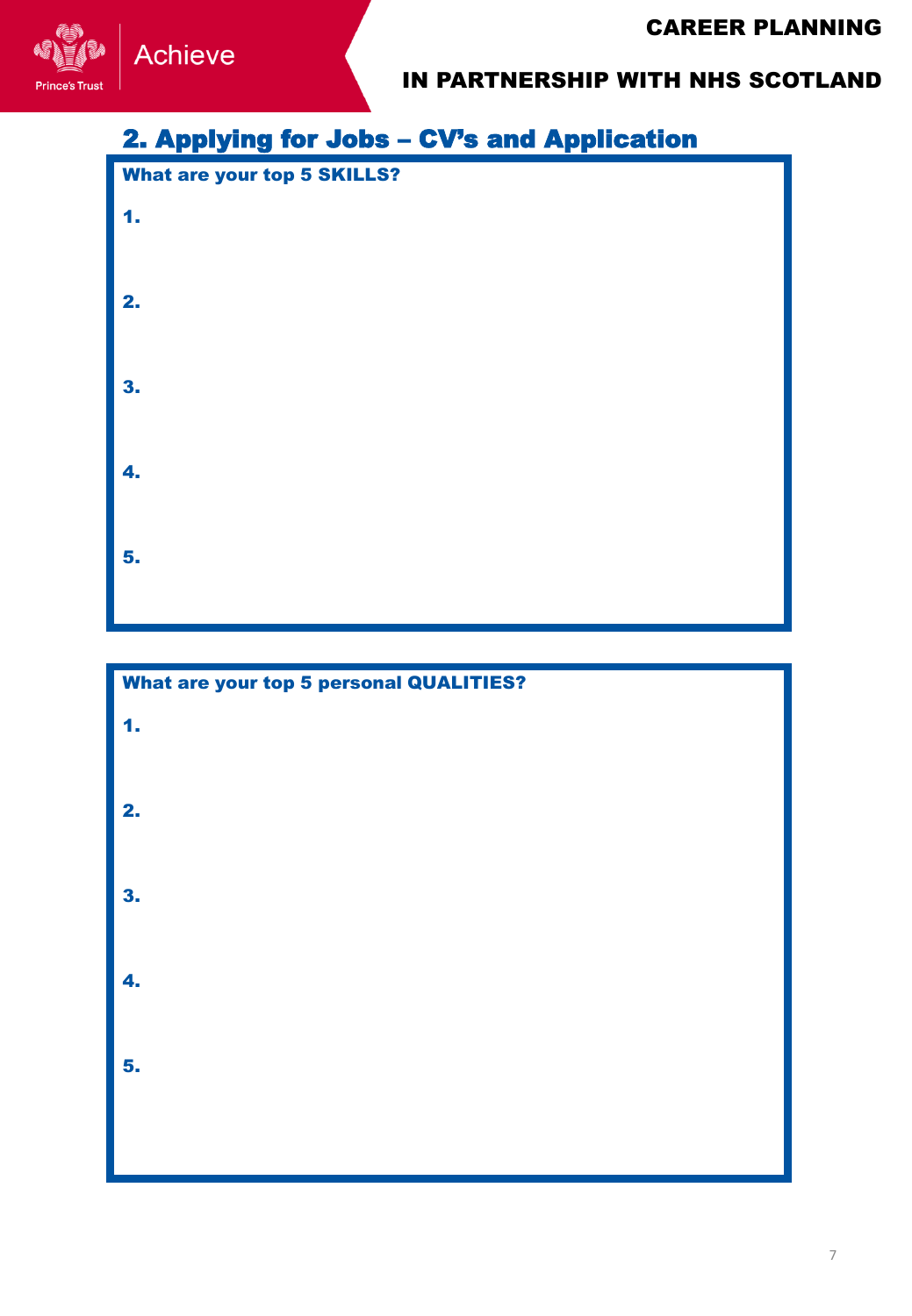

## 2. Applying for Jobs – CV's and Application

| Information that should be included | Why? |
|-------------------------------------|------|
|                                     |      |
|                                     |      |
|                                     |      |
|                                     |      |
|                                     |      |
|                                     |      |
|                                     |      |

| Information that should not be<br>included | Why? |  |
|--------------------------------------------|------|--|
|                                            |      |  |
|                                            |      |  |
|                                            |      |  |
|                                            |      |  |
|                                            |      |  |
|                                            |      |  |
|                                            |      |  |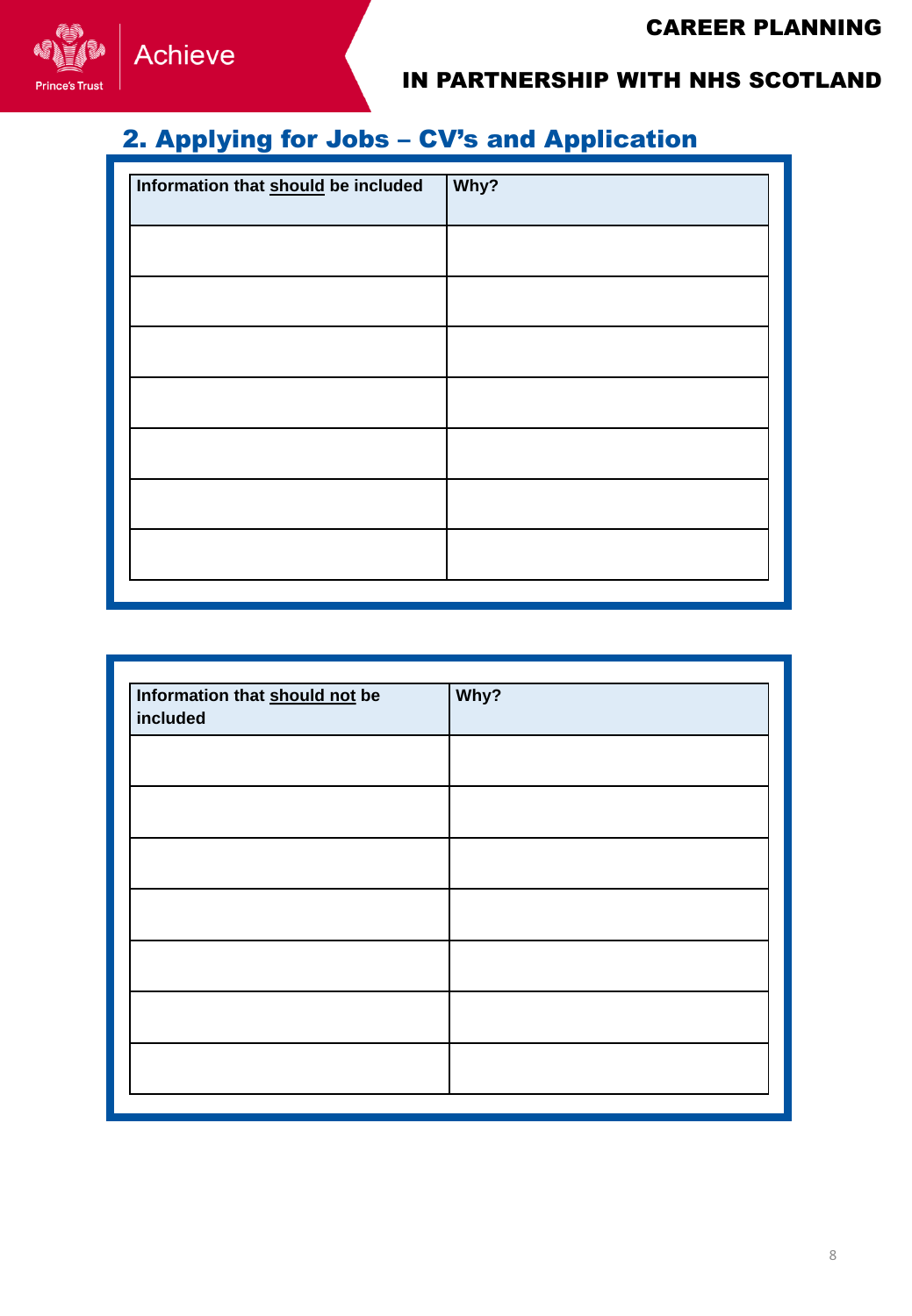

## 2. Applying for Jobs – CV's and Application Forms

| <b>CV HEADINGS</b>                                                                                                                                                                                                                                                                                                     | <b>MY NOTES</b>                                                    |
|------------------------------------------------------------------------------------------------------------------------------------------------------------------------------------------------------------------------------------------------------------------------------------------------------------------------|--------------------------------------------------------------------|
| <b>PERSONAL PROFILE</b>                                                                                                                                                                                                                                                                                                | My profile:                                                        |
| A personal profile is an opportunity to describe<br>yourself and what you want from a job and why<br>you'd be a good fit for the company. This is the<br>first thing someone reads about you, so is really<br>important to make a good impression.<br>For example:                                                     |                                                                    |
| "A hard-working individual with a passion for all<br>things fashion seeks part-time job in the retail<br>industry."                                                                                                                                                                                                    |                                                                    |
| Think about:<br>→<br>What are your skills, strengths and<br>values?<br>What are your career goals?<br>→                                                                                                                                                                                                                |                                                                    |
| <b>EMPLOYMENT HISTORY</b>                                                                                                                                                                                                                                                                                              | List in date order, with most recent<br>first:                     |
| →<br>Where have you worked or carried out<br>work experience?<br>You could also include work you have<br>→<br>done for a family member, like helping out<br>at a local fair, in a garage or babysitting.<br>What were your roles and responsibilities?<br>→<br>→<br>What were some of your achievements in<br>the job? |                                                                    |
| <b>EDUCATION</b>                                                                                                                                                                                                                                                                                                       | List in date order, with most recent<br>first:                     |
| What qualifications do you have?<br>→<br>Have you done any other training courses<br>→<br>(this could be your Prince's Trust club)                                                                                                                                                                                     |                                                                    |
| Remember to include subjects and grades and<br>what level they were at. Include subjects you are<br>currently studying if you are still in school or<br>college.                                                                                                                                                       |                                                                    |
| <b>SKILLS</b>                                                                                                                                                                                                                                                                                                          | List your skills below and give<br>examples of how you have gained |
| What are you good at?<br>→<br>What skills have you gained through your<br>→<br>school life, work life or personal life (e.g.<br>presentation skills from class projects,<br>team working skills from being part of a<br>sports team, IT skills from school<br>coursework)                                              | these skills:                                                      |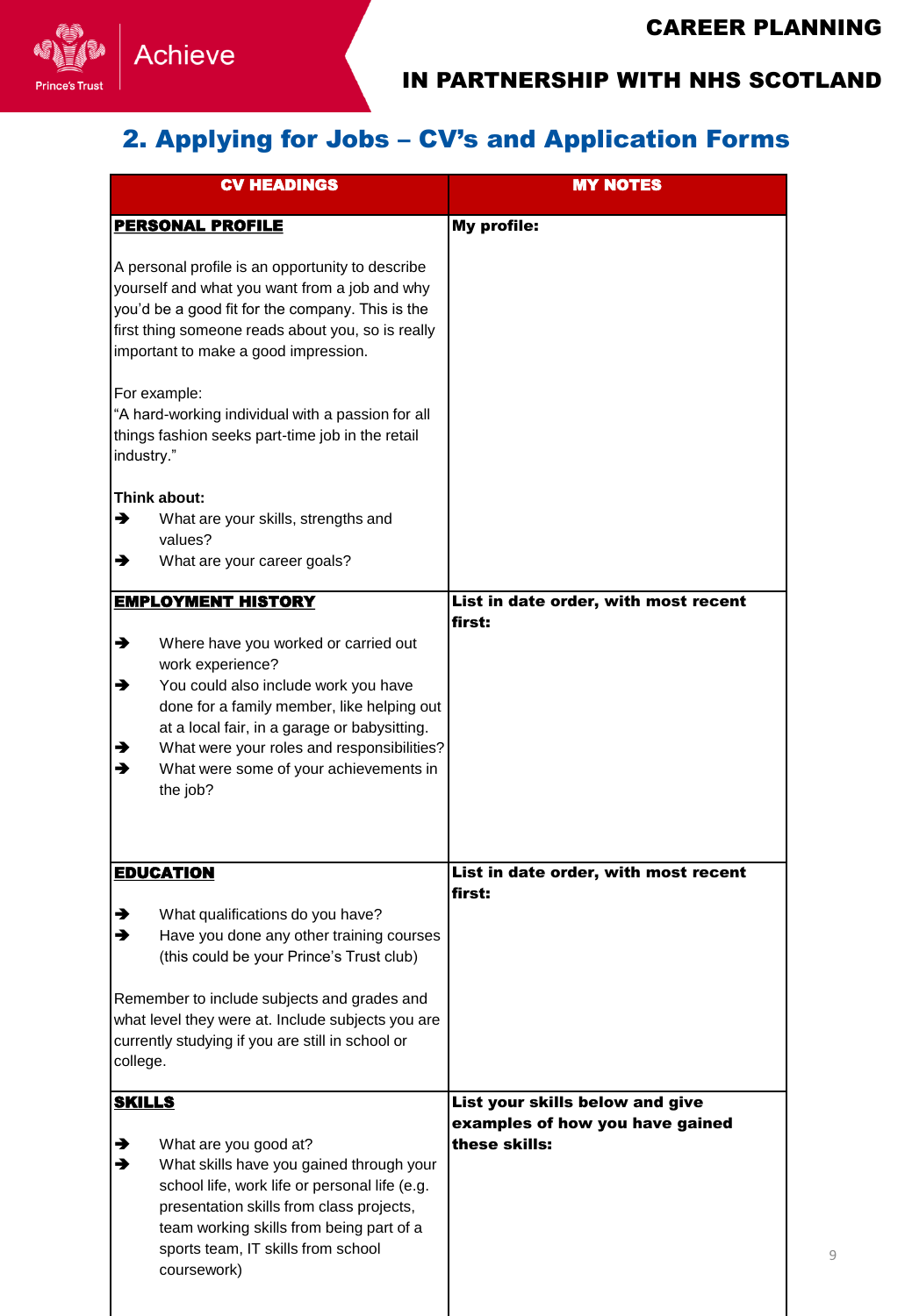

#### 2. Applying for Jobs – CV's and Application Forms

| <b>CV HEADINGS</b>                                                                                                                                                                                                                                                                                                                                 | <b>MY NOTES</b>               |
|----------------------------------------------------------------------------------------------------------------------------------------------------------------------------------------------------------------------------------------------------------------------------------------------------------------------------------------------------|-------------------------------|
| <b>KEY ACHIEVEMENTS (optional)</b>                                                                                                                                                                                                                                                                                                                 | List your achievements below: |
| This section is great to show off any<br>achievements that you are proud of, however if<br>you don't wish to have this in your CV then you<br>can leave blank.                                                                                                                                                                                     |                               |
| Achievements include sporting achievements,<br>gaining awards or certificates outside your class<br>subjects, e.g. First Aid / Duke of Edinburgh                                                                                                                                                                                                   |                               |
| <b>INTERESTS</b>                                                                                                                                                                                                                                                                                                                                   | List your interests below:    |
| What do you do in your free time?<br>→<br>→<br>What clubs have you been involved in<br>(music, sports etc.)<br>→<br>Before you put these on your CV, make<br>sure what you are putting in would show<br>the employer that you could use these<br>skills for work, your interest is watching<br>TV may not be of that great an interest to<br>them! |                               |
| <b>REFERENCES</b><br>Who could write you a good professional,                                                                                                                                                                                                                                                                                      | List possible referees below: |
| educational or character reference?<br>Teacher?<br>→<br>→<br>Employer from work experience or<br>placements?<br>Sports coach or music tutor?<br>→                                                                                                                                                                                                  |                               |
| You don't have to include the details of your<br>references on your CV but it is good to know that<br>you have them if they are requested. In your CV<br>you can just write "References available on<br>request".                                                                                                                                  |                               |

#### 2.1 - Your CV

Go to the CV Template and use the information above to create your own CV.

Add a copy of your finished CV to this workbook to show that you have created your own CV.

Save a copy of your CV (email it to yourself or save it to The Cloud) so you can edit it in the future.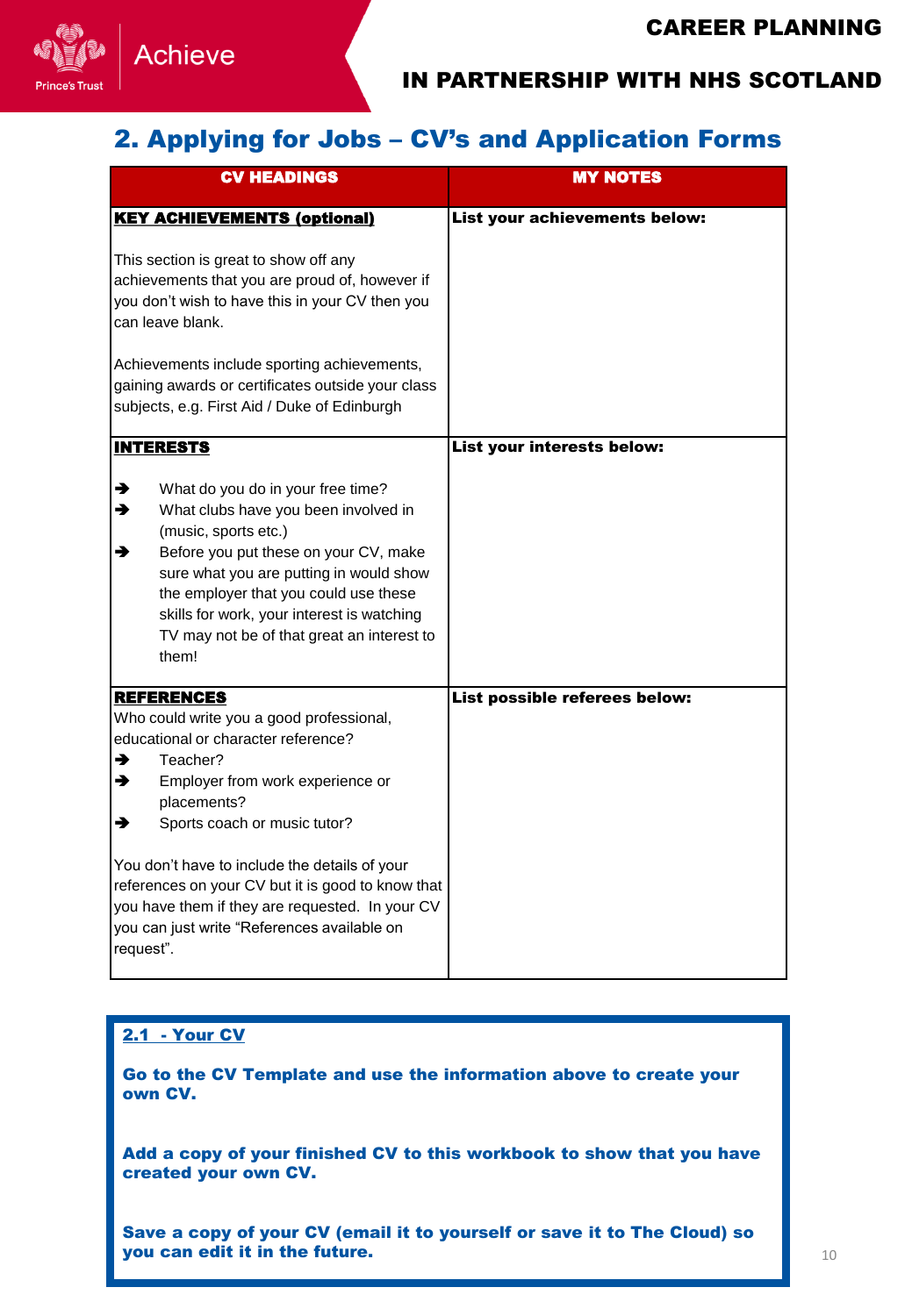

## 2. Applying for Jobs – CV's and Application Forms

| <b>NHS Scotland Values</b>                                                                                                                                                                                                                                                                                                                                                                                                | <b>My Values</b>                                                                                                                                                                                                                                                                                                                                                                                                                                                                                                         |
|---------------------------------------------------------------------------------------------------------------------------------------------------------------------------------------------------------------------------------------------------------------------------------------------------------------------------------------------------------------------------------------------------------------------------|--------------------------------------------------------------------------------------------------------------------------------------------------------------------------------------------------------------------------------------------------------------------------------------------------------------------------------------------------------------------------------------------------------------------------------------------------------------------------------------------------------------------------|
|                                                                                                                                                                                                                                                                                                                                                                                                                           | Value: Respect                                                                                                                                                                                                                                                                                                                                                                                                                                                                                                           |
| <b>Respect and Dignity</b><br>Demonstrate respect for dignity,<br>choice, privacy and confidentiality<br>Recognise and value uniqueness and<br>diversity<br>Be polite and courteous in<br>communications and actions<br>Be sincere, honest and constructive                                                                                                                                                               | Why is it important to you?<br>It is really important for me to treat other<br>people how I like to be treated. I like to hear<br>other people's opinions and like to make sure<br>everyone has the chance to take part.<br>Give an example of how you have done this:<br>I worked as part of a team during a<br>community project at school. We all had to<br>decide on what project to choose and work<br>together to achieve our goal. I always listened<br>to other people's ideas and treated them with<br>respect. |
|                                                                                                                                                                                                                                                                                                                                                                                                                           | Value:                                                                                                                                                                                                                                                                                                                                                                                                                                                                                                                   |
| <b>Care and Compassion</b><br>Everyone is treated with sensitivity and<br>kindness<br>Everyone feels listened to, secure,                                                                                                                                                                                                                                                                                                 | Why is it important to you?                                                                                                                                                                                                                                                                                                                                                                                                                                                                                              |
| understood and is treated<br>compassionately<br>Staff are approachable and contribute<br>to creating a calm and friendly<br>atmosphere<br>Providing a safe and caring setting for<br>patients and staff                                                                                                                                                                                                                   | Give an example of how you have done this:                                                                                                                                                                                                                                                                                                                                                                                                                                                                               |
|                                                                                                                                                                                                                                                                                                                                                                                                                           | Value:                                                                                                                                                                                                                                                                                                                                                                                                                                                                                                                   |
| Openness, honesty and responsibility<br>Commit to doing what is right<br>$\bullet$<br>Be a positive role model<br>Build trust by doing what we say we will<br>do<br>Welcome feedback as a means of<br>informing improvements<br>Maintain and enhance public confidence<br>$\bullet$<br>in our service<br>Use our resources and each other's time<br>efficiently and wisely                                                | Why is it important to you?<br>Give an example of how you have done this:                                                                                                                                                                                                                                                                                                                                                                                                                                                |
|                                                                                                                                                                                                                                                                                                                                                                                                                           | Value:                                                                                                                                                                                                                                                                                                                                                                                                                                                                                                                   |
| <b>Quality and Teamwork</b><br>Demonstrate a commitment to doing our<br>$\bullet$<br>best<br>Work together to achieve high quality<br>٠<br>Seek out opportunities to enhance our<br>$\bullet$<br>skills and expertise<br>Understand and value each other's role<br>$\bullet$<br>and contribution<br>Be fair, thoughtful, welcoming and kind to<br>٠<br>colleagues<br>Offer support, advice and encouragement<br>to others | Why is it important to you?<br>Give an example of how you have done this:                                                                                                                                                                                                                                                                                                                                                                                                                                                |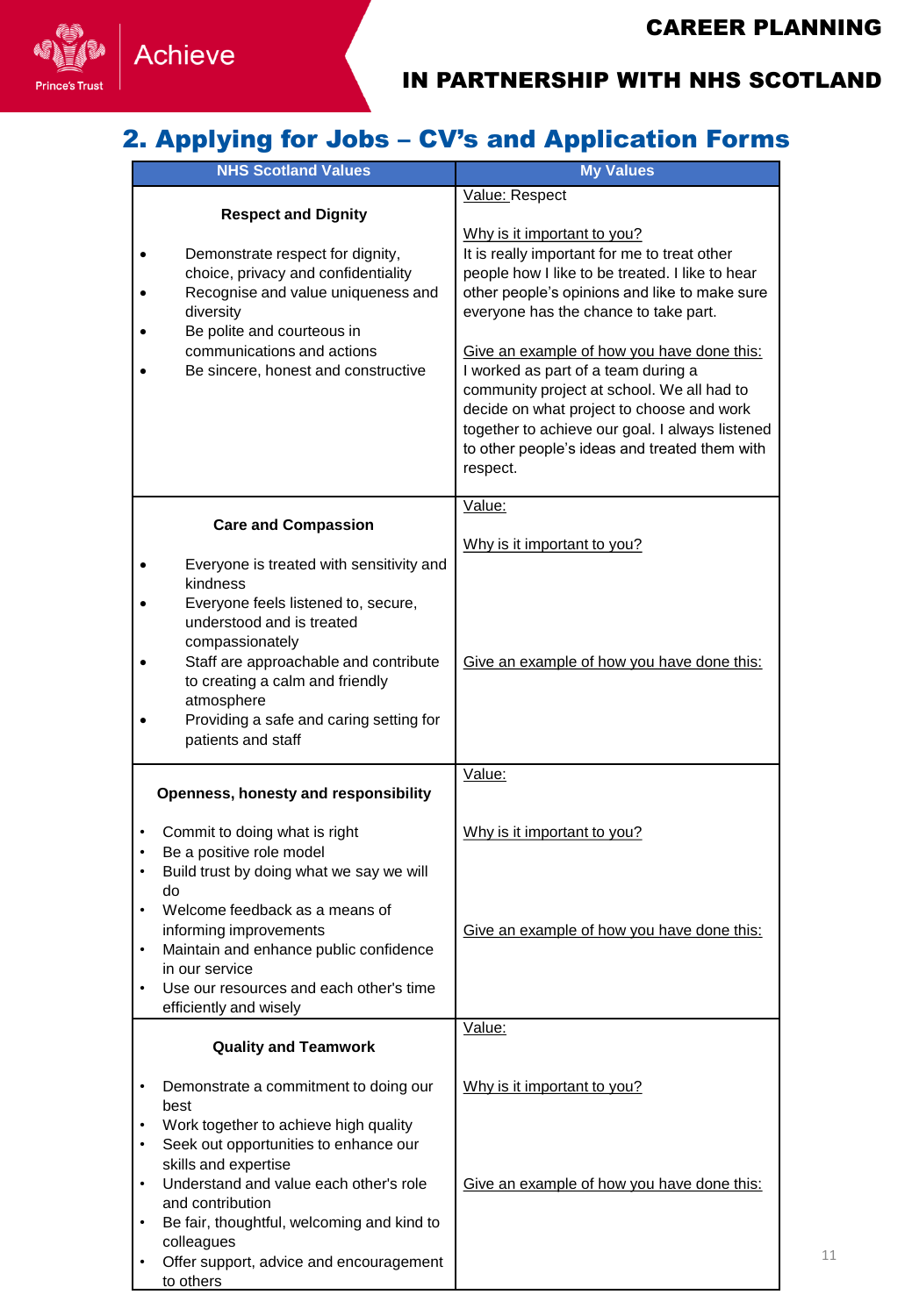

#### 2. Applying for Jobs – CV's and Application Forms

#### 2.2 - Your Application Form

Complete your Application Form and ask one of your classmates to proofread it.

What job have you applied for?

Who did you ask to proofread your application form?

What changes did you need to make?

Finally - Add a copy of your finished application form to this workbook to show that you have completed your own application form.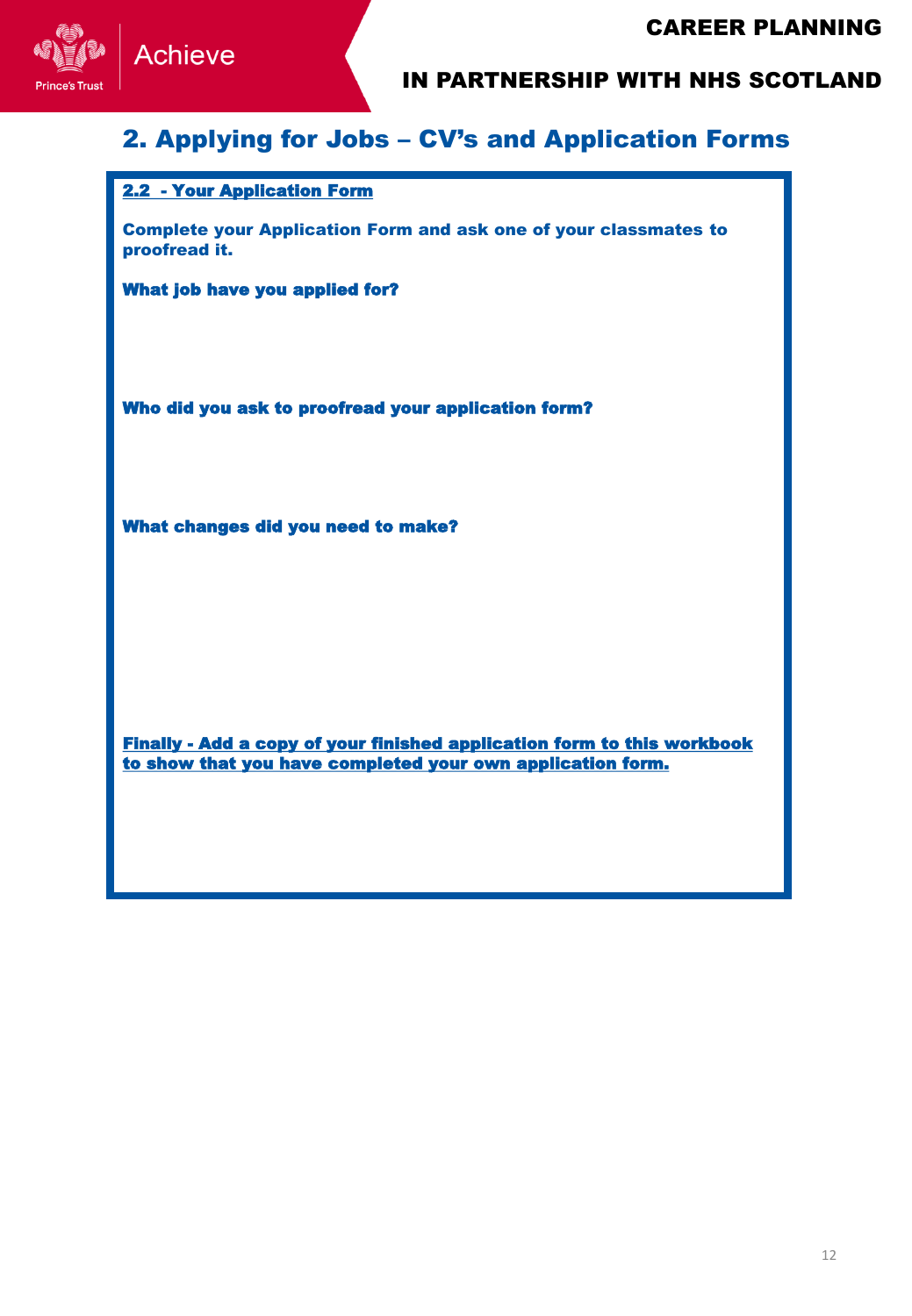

#### 3. Interviews

| 3.1 - What do you need to prepare before an interview? |
|--------------------------------------------------------|
| 1.                                                     |
|                                                        |
| 2.                                                     |
|                                                        |
| 3.                                                     |
|                                                        |
|                                                        |
| 4.                                                     |
|                                                        |
|                                                        |

Answer these questions to help you prepare for your interview

What time is your interview?

alongside

What is the address of your interview?

How will you get there?

What time do you need to leave to get there on time?

How much money do you need for transport?

What are you going to wear?

Who should you ask for when you get to your interview?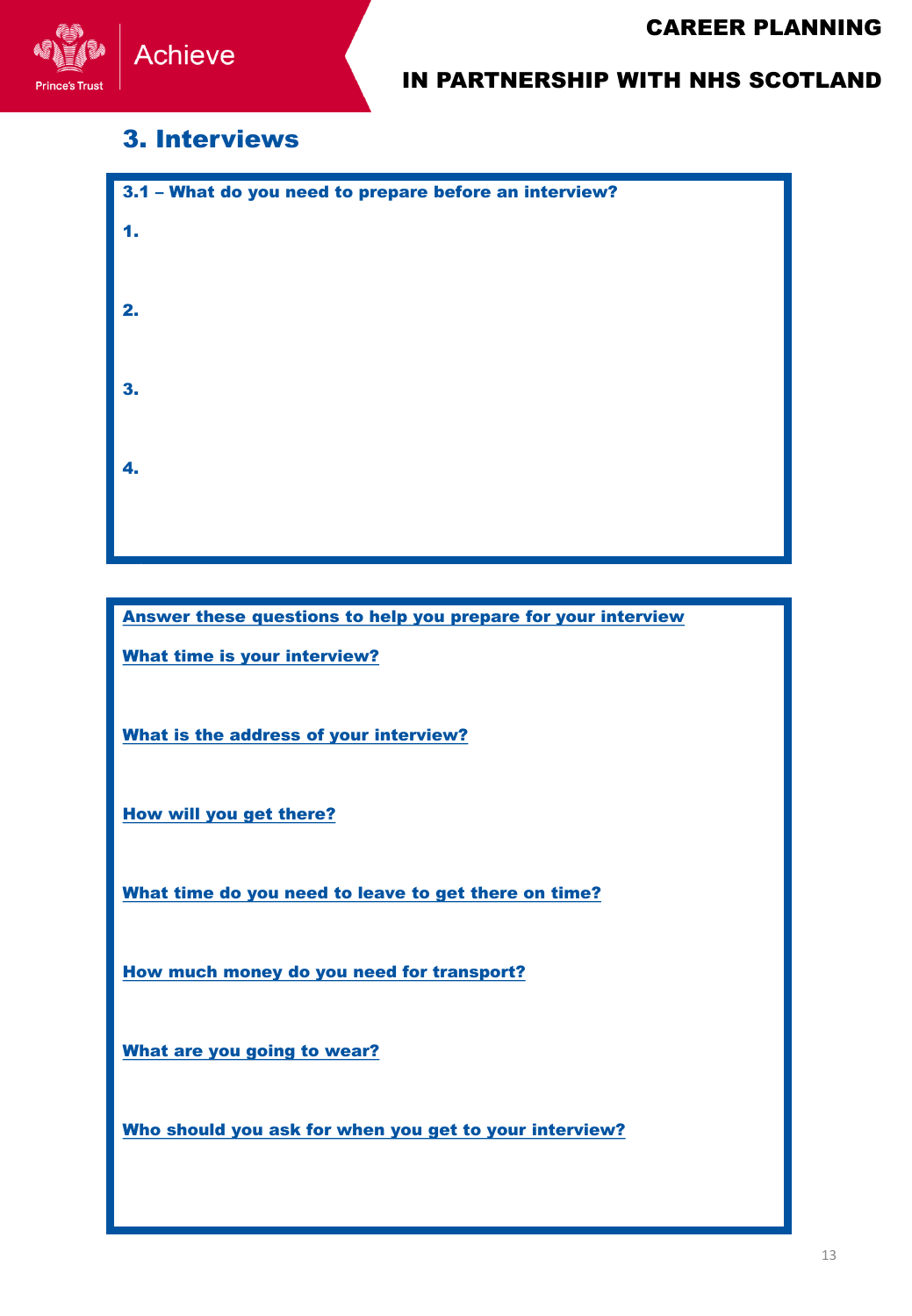

#### 3. Interviews

| <b>Questions I might be asked</b>         | 3.2 How I would respond? |
|-------------------------------------------|--------------------------|
| Why did you apply for this job?           |                          |
|                                           |                          |
|                                           |                          |
|                                           |                          |
|                                           |                          |
| Why do you want to work for this          |                          |
| company?                                  |                          |
|                                           |                          |
|                                           |                          |
|                                           |                          |
| Explain what skills you can bring to the  |                          |
| role                                      |                          |
|                                           |                          |
|                                           |                          |
|                                           |                          |
| In the section below add questions        | 3.2 How would I respond? |
| relevant to the job you are applying for. |                          |
|                                           |                          |
|                                           |                          |
|                                           |                          |
|                                           |                          |
|                                           |                          |
|                                           |                          |
|                                           |                          |
|                                           |                          |
|                                           |                          |
|                                           |                          |
|                                           |                          |
|                                           |                          |
|                                           |                          |
|                                           |                          |
|                                           |                          |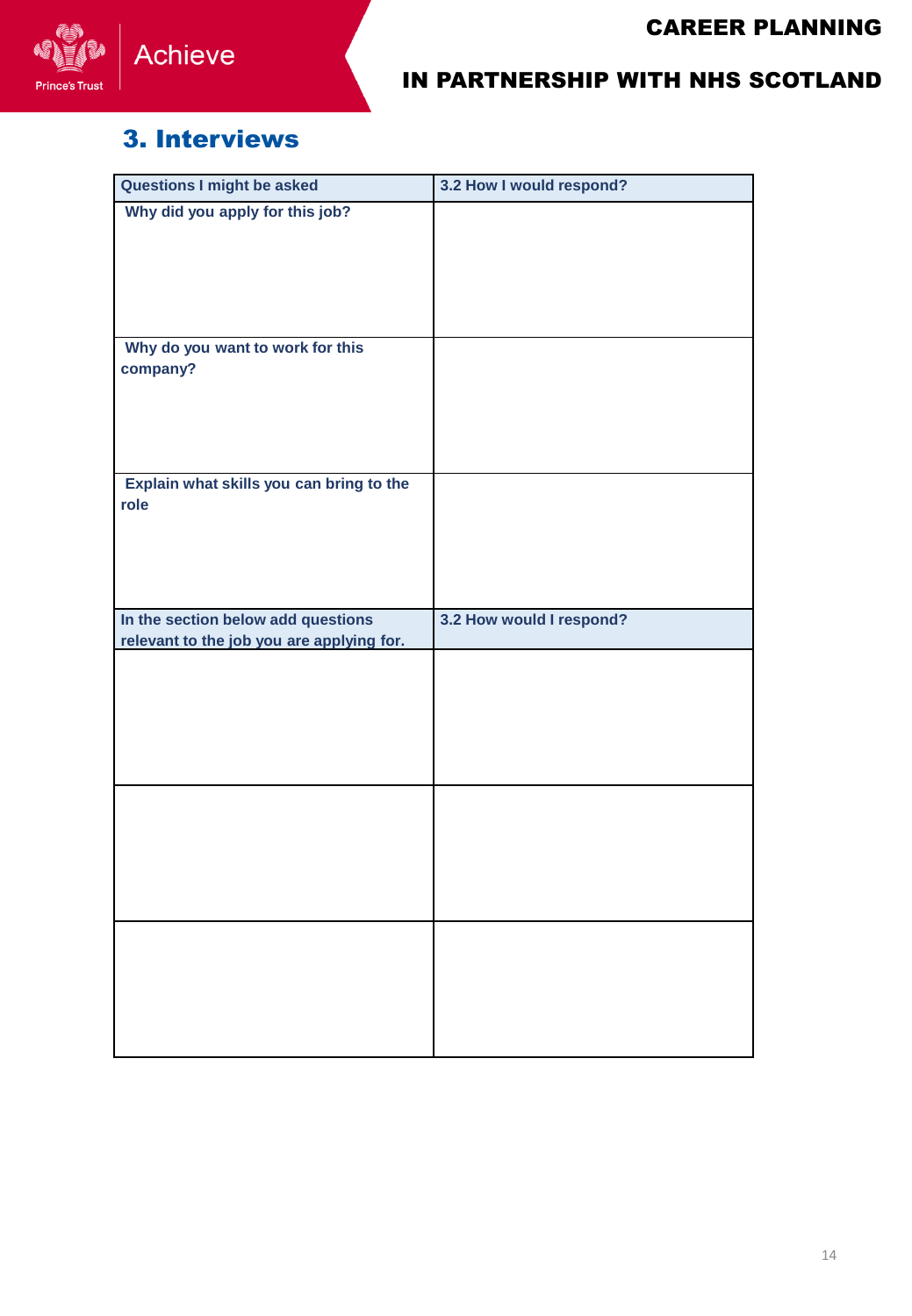

#### 3. Interviews – Answering Questions

#### **The CAR technique**

Competency questions are designed to find out more about your skills and experience by asking you to give examples of how you have behaved in certain situations. They can be on both application forms and in interviews.

#### **C – Context**

Describe the situation (when/where/with who) and the task you were faced with. Keep it brief, this section is just so the person understands what was going on.

#### **A – Action**

Describe what you did. Explain what steps you took to complete the task. If you went above and beyond what was expected of you, make it clear here.

#### **R – Result**

Describe what happened because of your actions. Link the action to the result and make it clear the difference this made to you and the people involved in the situation. Use numbers or quotes to strengthen your answer.

**How to answer a question using CAR**

**Question: When have you worked successfully as part of a team?** Example Answer using CAR:

**(Context)** When I was taking part in the Achieve Club at school, my group organised a bake sale fundraiser to raise money for a charity. We had to plan and arrange who was going to do different jobs for the bake sale, so that we were organised with enough cakes to sell, and so that enough people came to our event.

**(Action)** I asked other people in my team what jobs they wanted to do, and we then split up into smaller teams. Some of us were in charge of buying ingredients and baking, some of us organised posters and adverts and some of us were in charge of sales.

**(Result)** Everyone in the team knew what they were meant to be doing before, during and after the bake sale, and it went really well. We ended up raising more than £100 for charity!

#### **Now, answer a question using the CAR technique**

**Question: Tell me about a time you had to complete a task under a tight deadline. Describe the situation and explain how you handled it?**

*(Context)* 

*(Action)* 

*(Result)*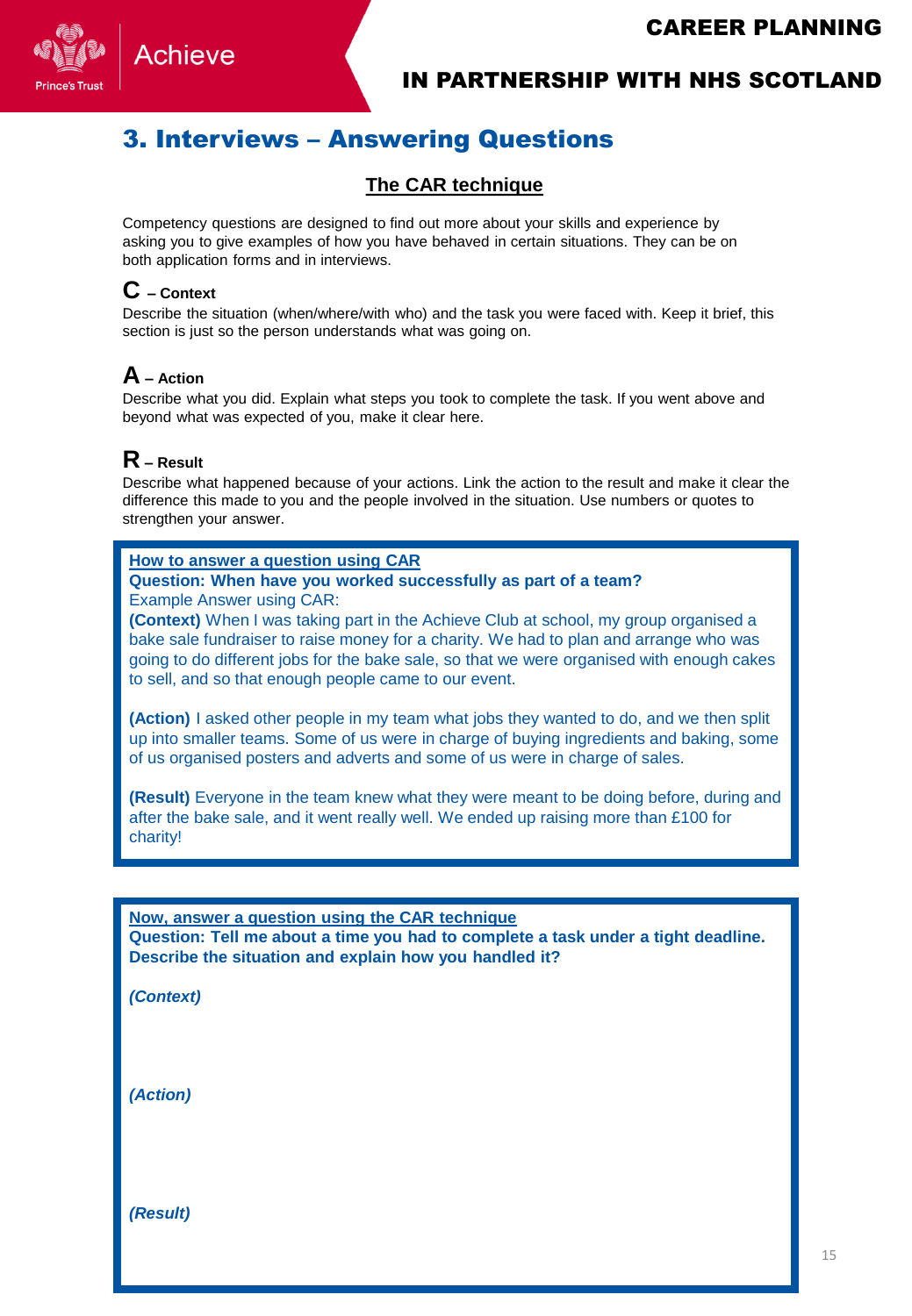

#### 3. Interviews – Asking Questions

| List 3 questions you could ask your interviewer |
|-------------------------------------------------|
| 1.                                              |
|                                                 |
|                                                 |
|                                                 |
| 2.                                              |
|                                                 |
|                                                 |
| 3.                                              |
|                                                 |
|                                                 |
|                                                 |

#### 3. Practice interviews feedback

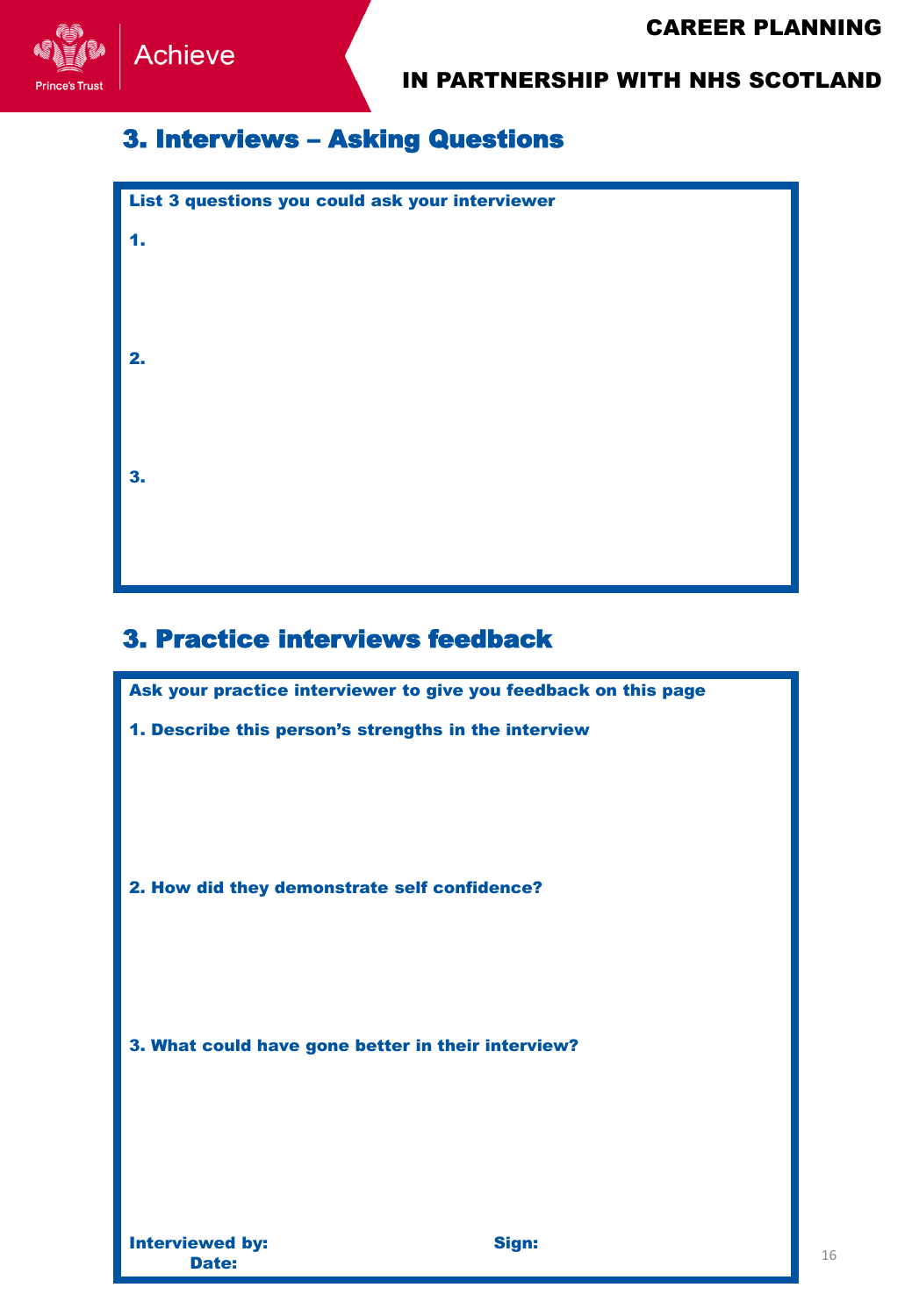

#### 3.3 – Take part in a real or simulated interview: Interview feedback

Ask your practice interviewer to give you feedback on this page

1. Describe this person's strengths in the interview

2. How did they demonstrate self confidence?

3. What could have gone better in their interview?

Interviewed by:

Signature: **Date: Date: Date: Date: Date: Date: Date: Date: Date: Date: Date: Date: Date: Date: Date: Date: Date: Date: Date: Date: Date: Date: Date: Date: Date: Date: Da**